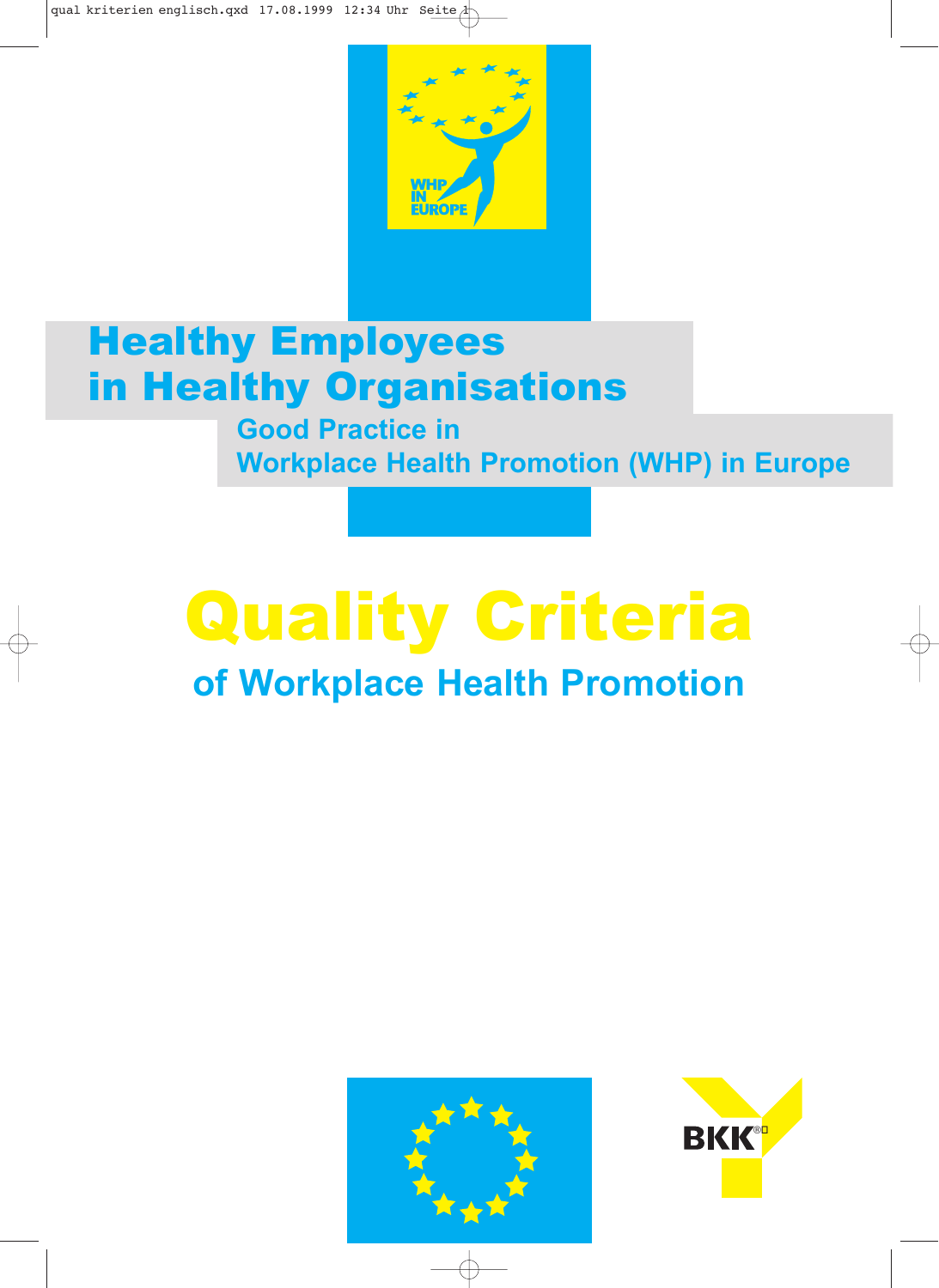Foreword

The European Network for Workplace Health Promotion has been in existence since 1996. Organisations from all 15 Member States of the European Community and the three countries of the European Economic Area - Norway, Liechtenstein and Iceland - take part in this initiative.

The Network's activities are based on the Community Action Programme on Health Promotion, Information, Education and Training. Sponsored by the European Commission (DG V), its members are mainly state organisations involved in occupational health and safety and the public health sector.

With the "Luxembourg Declaration"<sup>1</sup> the members of the Network agreed on a common definition of workplace health promotion and developed guidelines for effective workplace health promotion activities. This was the basis for these quality criteria, worked out in the frame of a project running for 2 years. They are intended to provide assistance in the planning

and implementation of successful, high-quality health promotion measures for all those who are responsible for health at the workplace.

On the basis of the criteria formulated here a questionnaire was drawn up which permits organisations<sup>2</sup> to easily assess the quality of their workplace health policy. The questionnaire is also available from the BKK Bundesverband.

The following quality criteria in this report are the result of an intensive consultation and coordination process among the experts represented in the European Network. Once again we would like to express our gratitude to all those involved.

#### Essen, May 1999

Dr. Gregor Breucker National Contact Office Germany European Network for Workplace Health Promotion

<sup>1</sup> The "Luxembourg Declaration on Workplace Health Promotion in the European Union" was adopted at the Network meeting held in Luxembourg (November 27-28, 1997) by the members of the European Network for Workplace Health Promotion.

<sup>2</sup> For simplicity's sake, organisations here means all places of work, companies and enterprises both in the private sector and the public sector, the production sector and the services sector.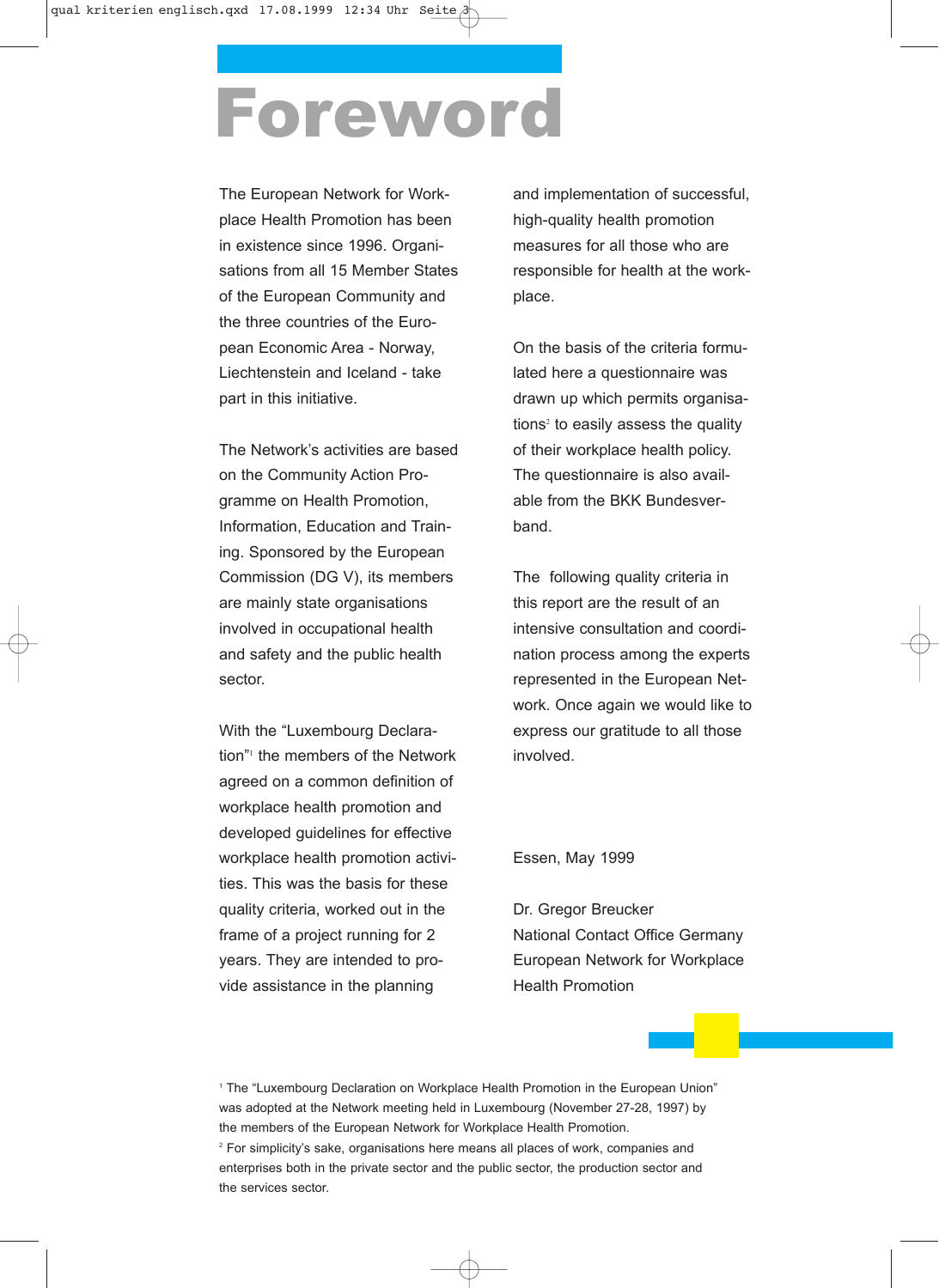## Introduction

When workplace health promotion measures are implemented, employers tend to have high expectations of the success of these measures. Employers hope for economic advantages through lower absenteeism and accident rates, increased efficiency and motivation, higher quality products and services, improved company image and greater customer satisfaction. Employees tend to expect a better quality of life through increased work satisfaction, a reduction in stress, an improved working atmosphere and fewer work related health complaints.

Health promotion is supposed to "pay dividends" for the organisations. The ratio of cost and benefit must be in line with the organisation's other investments, too. Only when the effectiveness and efficiency of the health promotion measures are ensured there is a realistic chance that workplace health promotion will develop into an integral part of the corporate policy.

In drawing up the criteria, it was assumed that the statutory provisions on occupational health and safety were already fulfilled.

Naturally, the criteria only describe an ideal health-promoting organisation which in reality is unlikely to exist. However, the criteria outline how to set about establishing a healthy organisation with healthy employees. They offer a comprehensive outline for the creation of a modern corporate health policy and make it easier for organisations to determine where they stand along the route and how far they are from achieving their ultimate goals.

As organisations have different resources and requirements, the criteria cannot and should not be considered as an absolute yardstick. Rather, the aim is to determine how well the organisation is performing in relation to the individual criteria. Organisations should regard their existing health promotion measures as good practice, even though they may not have satisfied all the criteria; they at least represent a step in the right direction.

The quality criteria formulated here are based on the model of the European Foundation for Quality Management.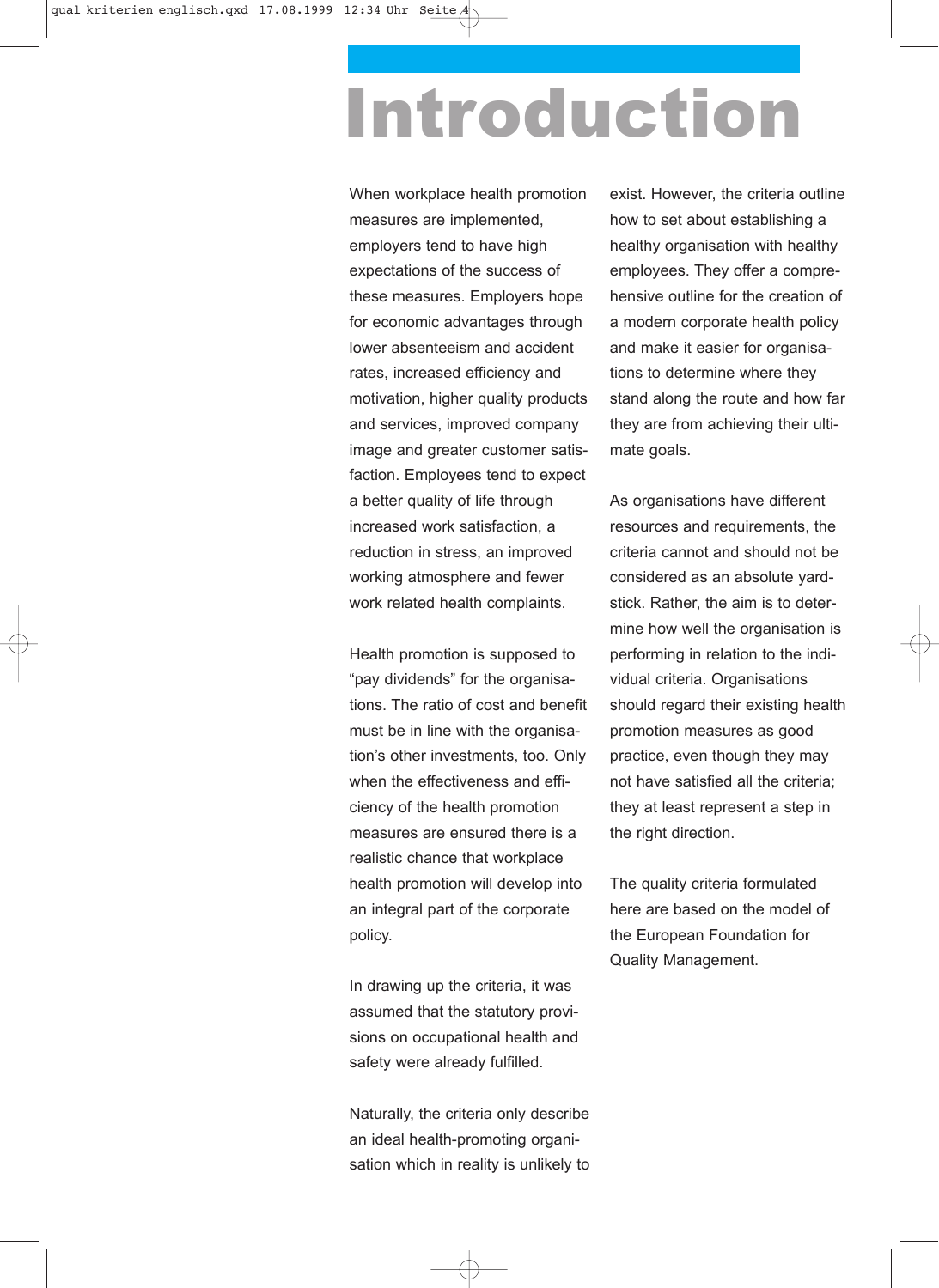The criteria were divided into six sectors which, taken together, produce a comprehensive picture of the quality of workplace health promotion activities:

- 1. Workplace health promotion (WHP) & corporate policy
- 2. Human resources & work organisation
- 3. Planning of workplace health promotion
- 4. Social responsibility
- 5. Implementation of workplace health promotion
- 6. Results of workplace health promotion



\* The enablers include all procedures and structures which a health-promoting organisation needs. These lead to the corresponding results.

Workplace health promotion activities are often not sufficiently integrated into structures and routines of the organisation. Therefore they frequently remain isolated. Even successful projects are not extended to other sectors within the organisation or established on a permanent basis. Another deficiency which frequently leads to the failure of workplace health promotion meas-

ures is the lack of prior assessment of the organisation's requirements. When the criteria were being drawn up, emphasis was placed on the extent to which the activities are pursued systematically and on the degree to which they are integrated into the organisation.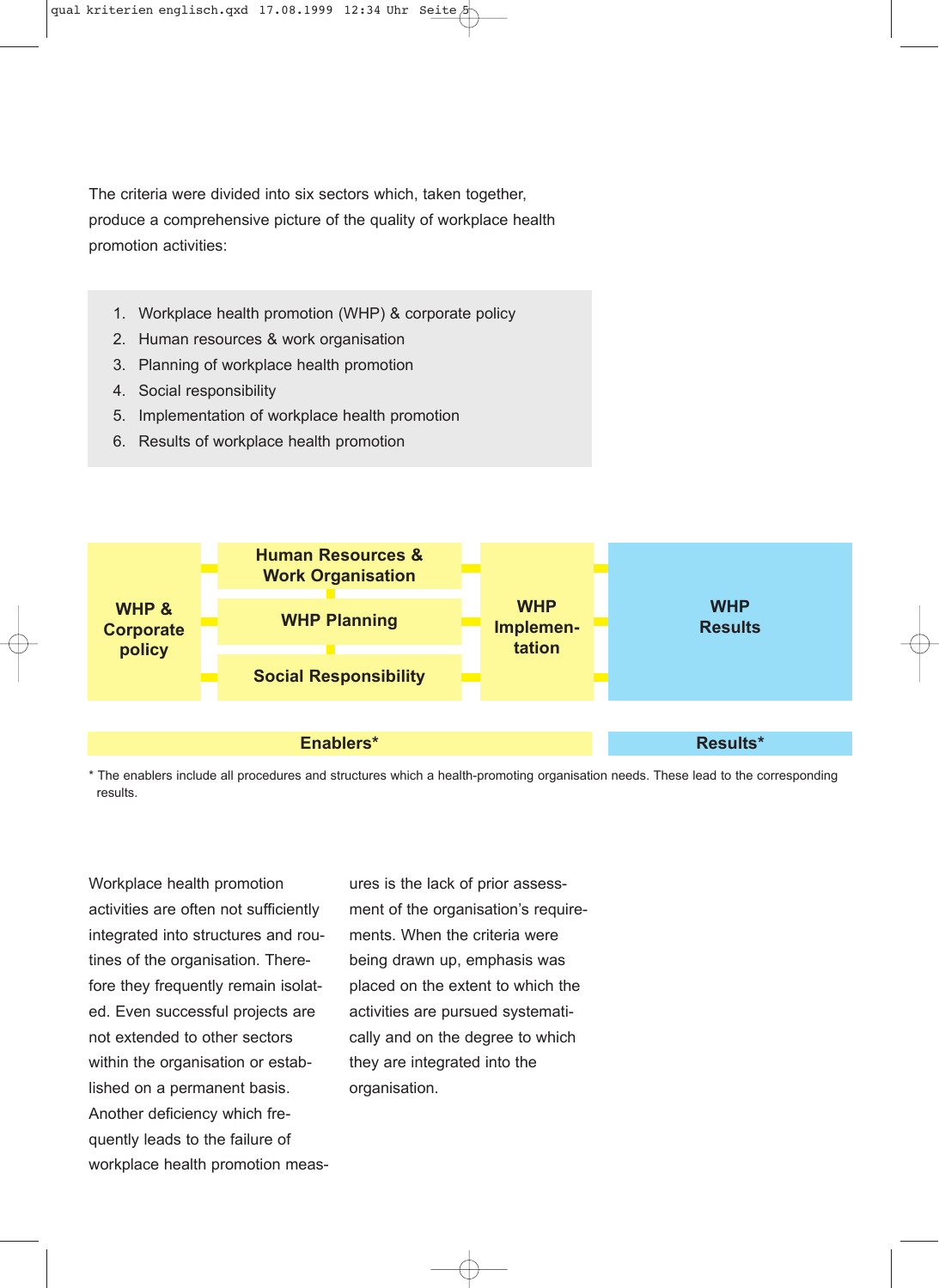### **The Criteria** Workplace Health Promotion &

#### Corporate Policy

a

b

c

d

e

f

**The success of workplace health promotion depends on its being perceived as a vital managerial responsibility and its being integrated into existing management systems.**

The organisation has a written corporate philosophy on workplace health promotion. The executive team is fully behind this philosophy and actively contributes towards implementing it.

The health promotion measures are properly integrated into the existing structures and processes of the organisation.

The organisation provides enough resources (budget, staff, rooms, further training etc.) for workplace health promotion.

The executive team / company management regularly monitors the progress of health promotion measures.

Workplace health issues are an integral part of training and retraining (especially regarding the executive team).

All staff have access to important health-related facilities (e.g. break and rest rooms, canteen, sports amenities).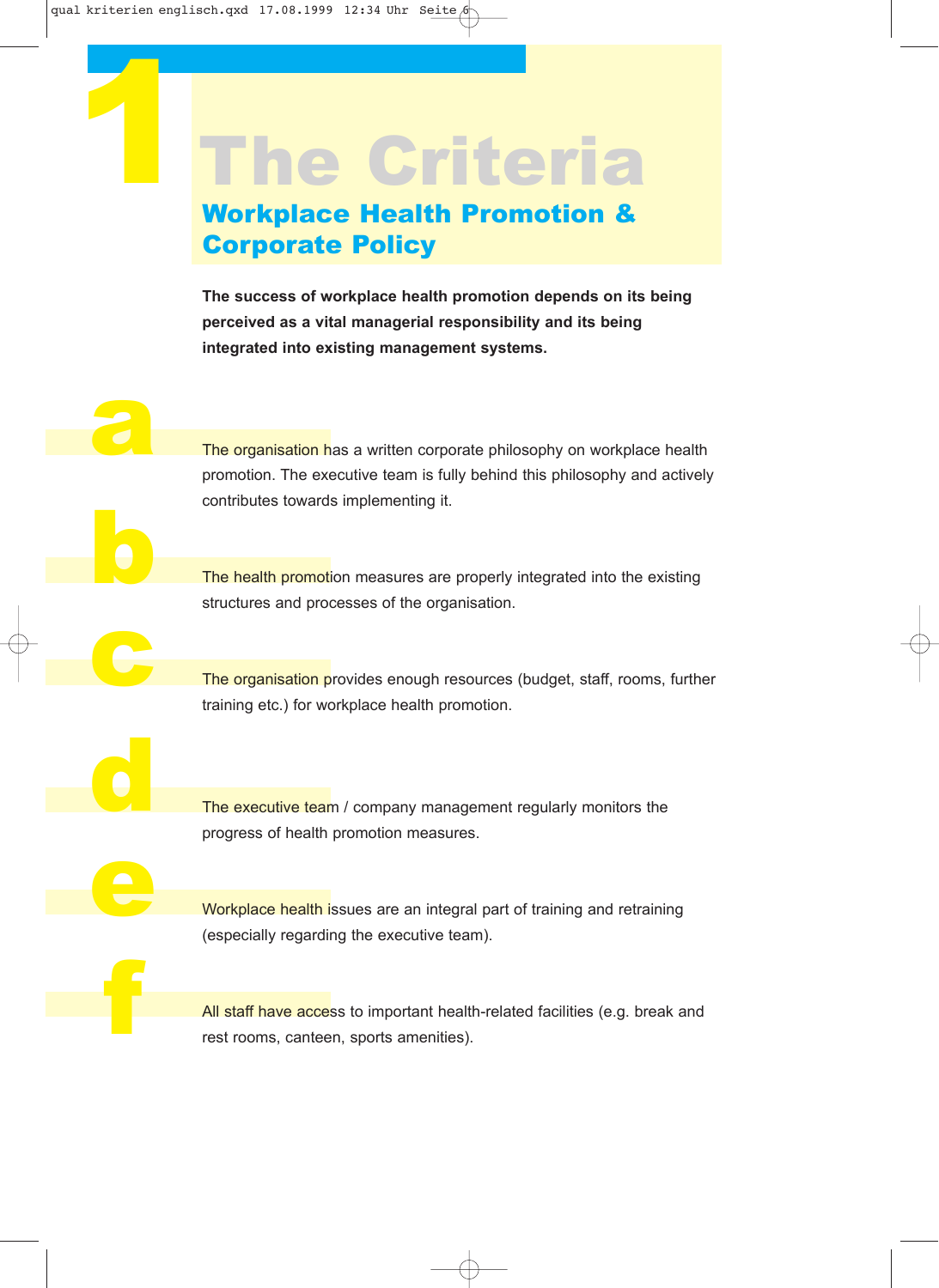

**The most important task of health-promoting human resources and work organisation is to consider the skills of the staff. The crucial factor for the success of workplace health promotion is that all employees are actively involved as much as possible in planning and**

decision-making.<br>
All staff have the skills (including health-related capabilities) which they<br>
need to perform their work or they are given the opportunity to acquire All staff have the skills (including health-related capabilities) which they need to perform their work or they are given the opportunity to acquire these skills.

The work is organised so that the staff avoid being overtaxed or that too little is demanded of them.

The staff are not only offered possibilities for personal career development but such development possibilities are specifically created through work organisation measures.

All staff are given the opportunity to actively engage in workplace health matters.

The superiors support their staff and promote a good working atmosphere.

The organisation takes action on the reintegration of staff (especially disabled staff) when they return to work after a longer-term period of sickleave.

The organisation takes measures to make working life more compatible with family life.

c e f g d b

2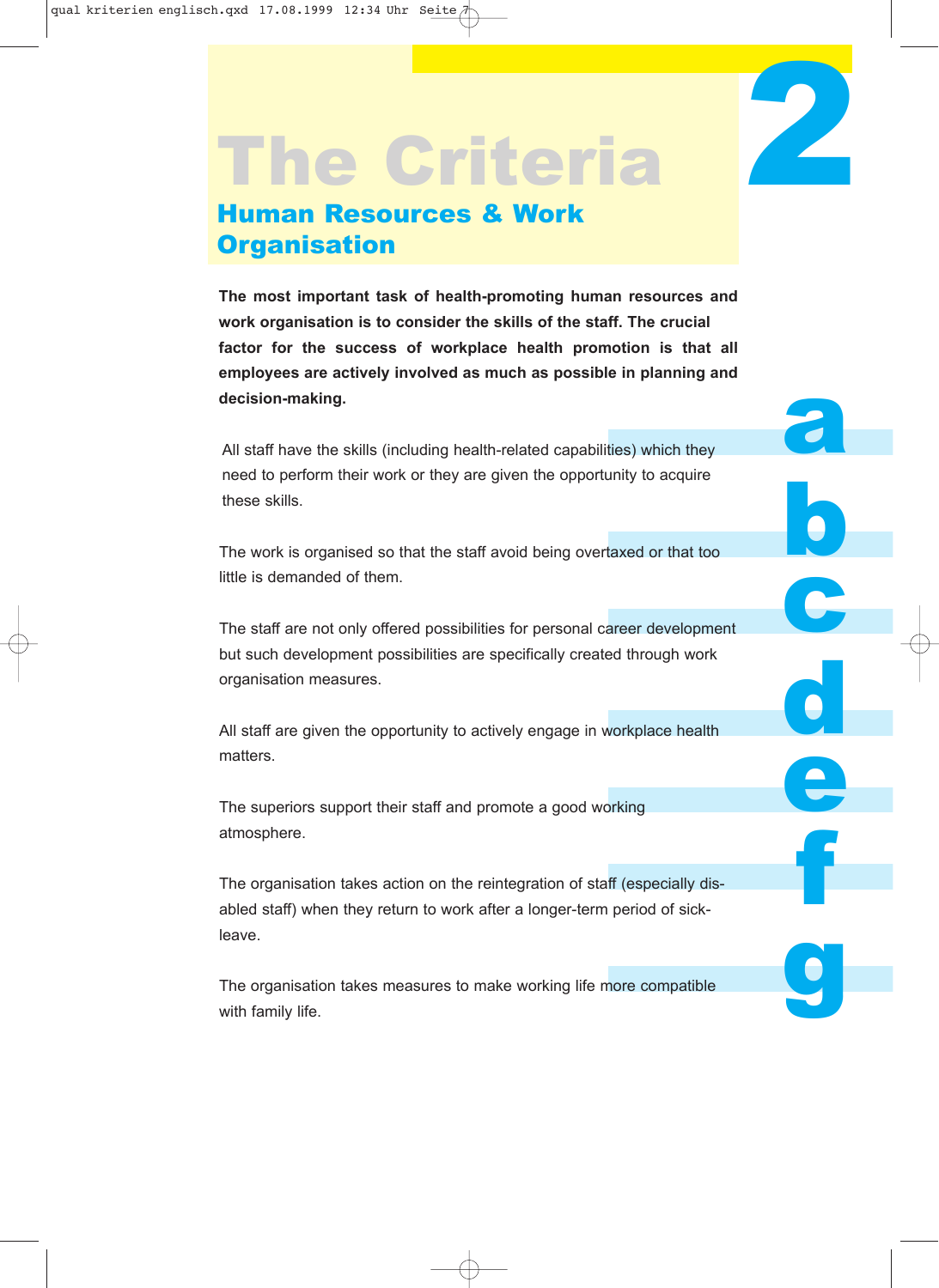#### Planning of Workplace Health Promotion

**Workplace health promotion is successful when it is based on a clear concept which is continuously reviewed, improved and communicated to all staff.**

a b

The health promotion measures embrace the entire organisation and are communicated to all sections.

The health promotion measures are based on a careful and regularly updated analysis which is based on health-related information: work stress, health indicators, subjectively perceived complaints, risk factors, accident rates, occupational illnesses, absenteeism due to illness, expectations of all stakeholders in the organisation, especially those of the staff.



The entire workforce is informed about all workplace health promotion projects by means of internal public relations work.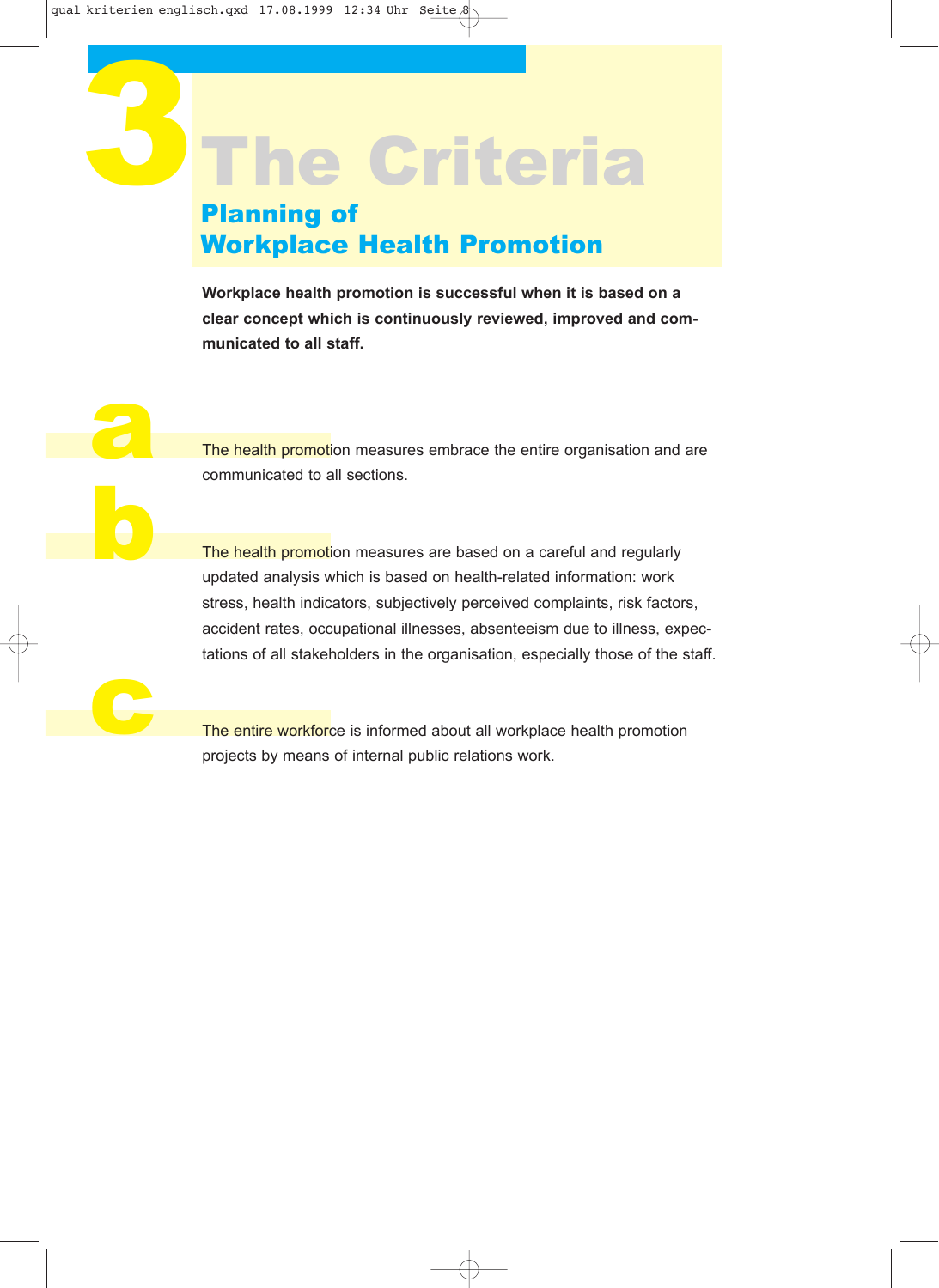#### Social Responsibility

**Another crucial factor for the success of workplace health promotion is whether and how the organisation fulfils its responsibility in dealing with natural resources. Social responsibility includes the role of the organisation at local, regional, national and international level regarding its support of health-promoting initiatives.**

4

a

b

The organisation has taken clearly defined action (e.g. through an environmental protection management system) to avoid practices which are detrimental to people and environment.

The organisation actively supports health-related, social, cultural and welfare initiatives.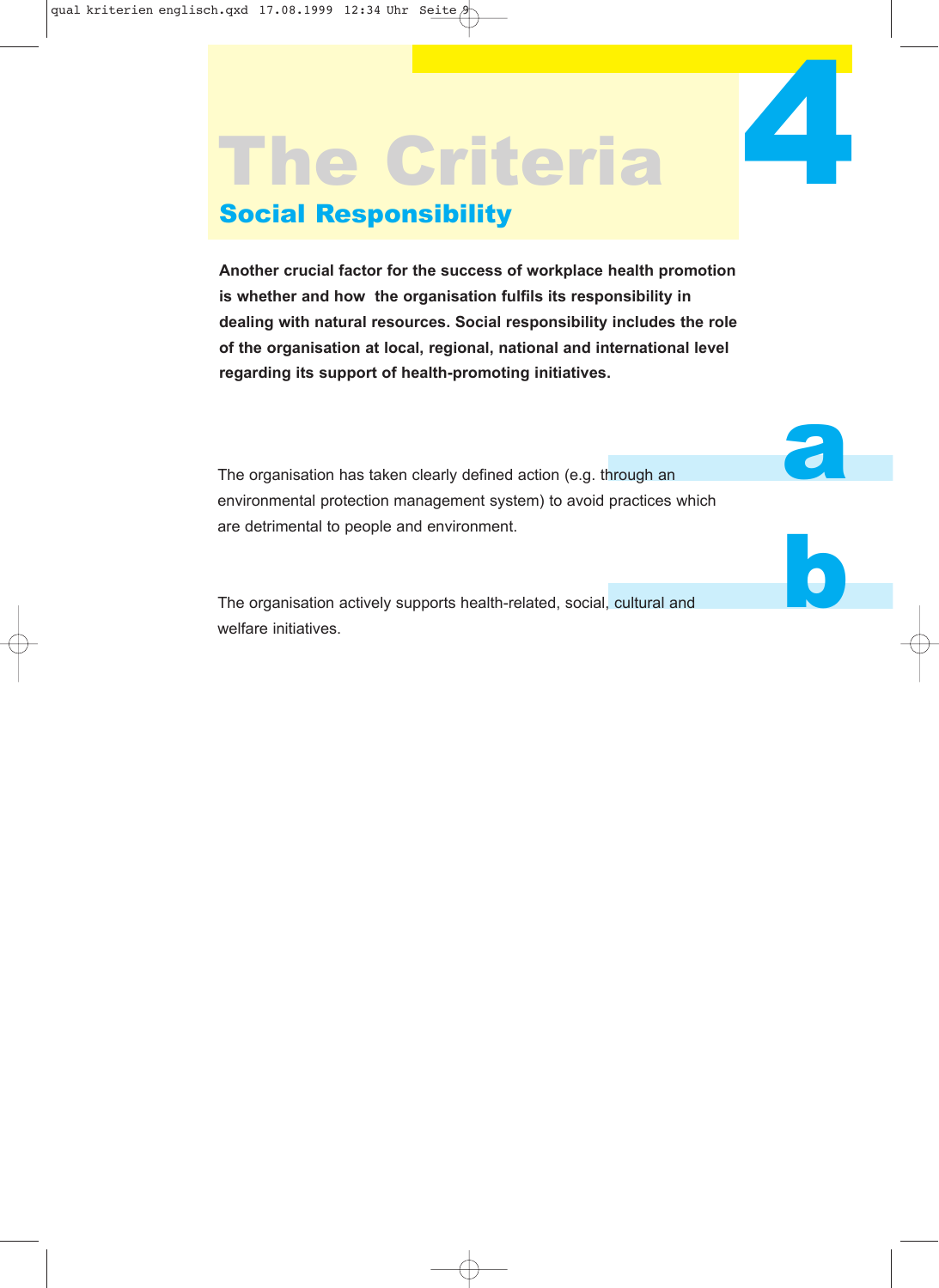#### Implementation of Workplace Health Promotion

a

b

c

d

e

**Workplace health promotion comprises measures for health-promoting job design and the support of healthy behaviour. It is successful when these measures are permanently interlinked and systematically implemented.**

There is a steering committee, project group or something similar functioning within the organisation which plans, monitors and evaluates the health promotion measures. All health-related key functions in the organisation are represented in this body.

All information (internal and external) required for the planning and implementation of health promotion measures are collected systematically and regularly.

Target groups and quantifiable objectives are set for all health promotion measures.

Measures for health-promoting work organisation and job design as well as measures to promote healthy behaviour are implemented and interlinked.

All measures are systematically evaluated and continually improved.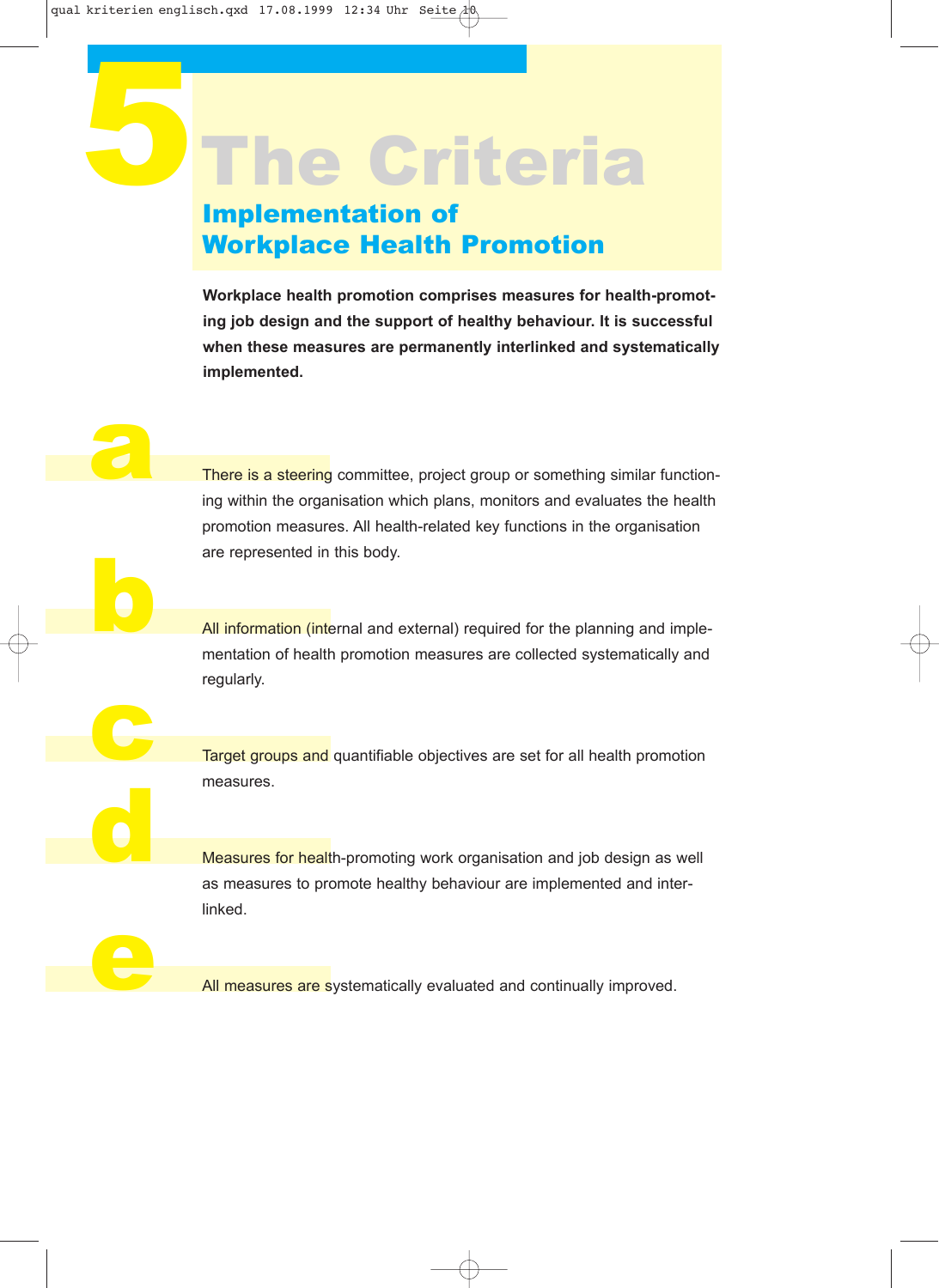#### Results of Workplace Health Promotion

**The success of workplace health promotion can be measured by a number of short, medium and long-term indicators.**

6

a

b

c

d

Impacts of the implemented health promotion measures on customer satisfaction (regarding products/services) are systematically analysed and conclusions drawn from them.

Impacts of the implemented health promotion measures on the satisfaction of the staff with working conditions/work organisation, leadership style and possibilities for participation, occupational health and safety schemes etc. are systematically analysed and conclusions drawn from them.

Impacts of the implemented health promotion measures on other health indicators such as absenteeism rates, accident rates, improvement in stressful working conditions, number of suggestions for improvement submitted and implemented, use of healthy lifestyle programmes, level of relevant risk factors etc. are systematically analysed and conclusions drawn from them.

Impacts of the implemented health promotion measures on relevant economic factors such as staff turnover, productivity, cost/benefit analyses etc. are systematically analysed and conclusions drawn from them.